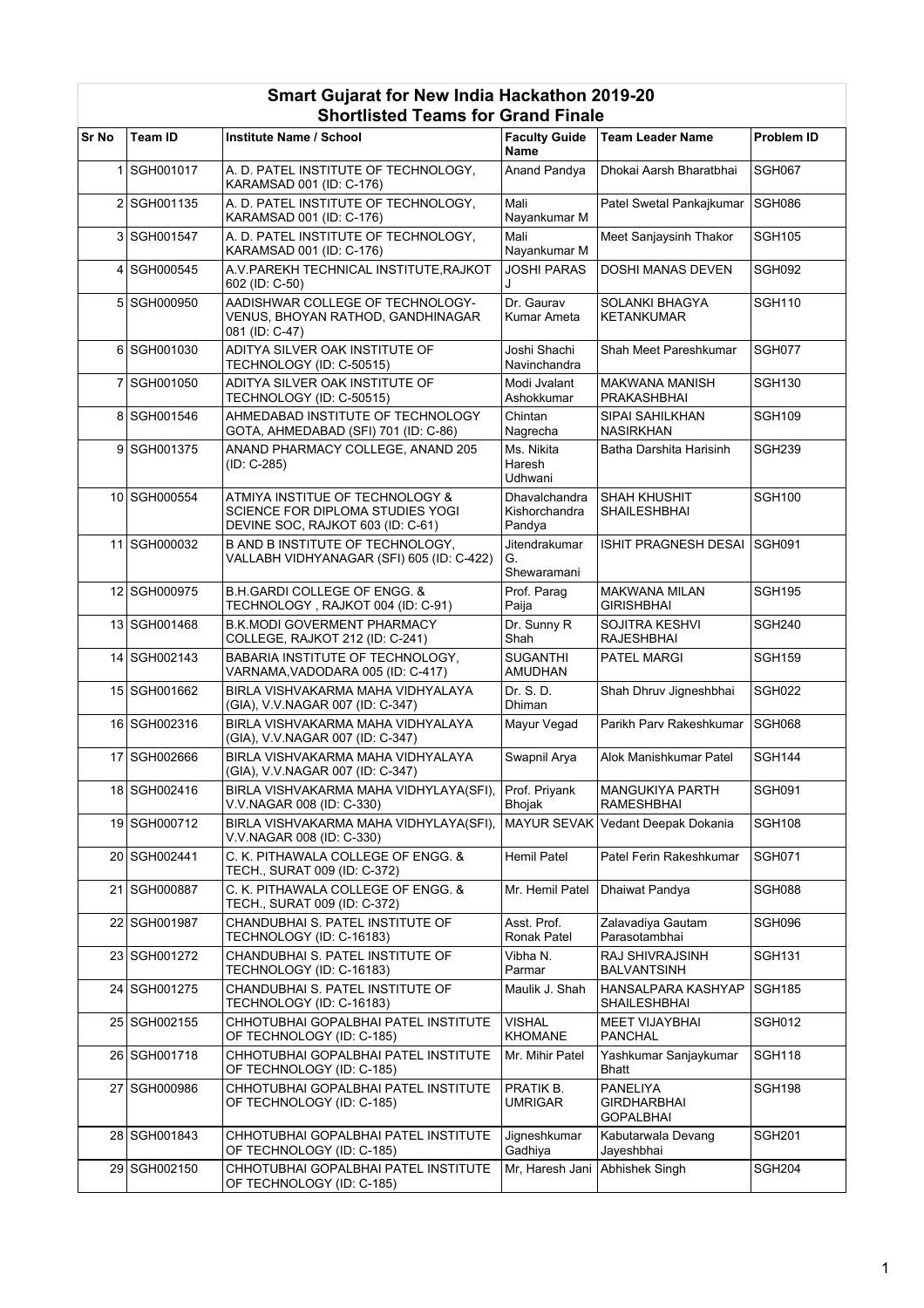|       |                | onortiisted Teams for Grand Finale                                                                                    |                                                     |                                         |                    |
|-------|----------------|-----------------------------------------------------------------------------------------------------------------------|-----------------------------------------------------|-----------------------------------------|--------------------|
| Sr No | Team ID        | Institute Name / School                                                                                               | <b>Faculty Guide</b><br>Name                        | <b>Team Leader Name</b>                 | <b>Problem ID</b>  |
|       | 30 SGH001777   | CHHOTUBHAI GOPALBHAI PATEL INSTITUTE<br>OF TECHNOLOGY (ID: C-185)                                                     | Keyur C. Patel                                      | Yadav PraveenKumar<br>Sadanand          | <b>SGH221</b>      |
|       | 31 SGH001350   | DEVANG PATEL INSTITUTE OF ADVANCE<br>TECHNOLOGY AND RESEARCH (ID: C-58188)                                            | Krishna Patel                                       | Surati Dipalkumar<br>Lalitbhai          | <b>SGH075</b>      |
|       | 32 SGH001872   | DEVANG PATEL INSTITUTE OF ADVANCE<br>TECHNOLOGY AND RESEARCH (ID: C-58188)                                            | Krishna Patel                                       | Makadiya Yash<br><b>BharatBhai</b>      | <b>SGH103</b>      |
|       | 33 SGH001219   | DEVANG PATEL INSTITUTE OF ADVANCE<br>TECHNOLOGY AND RESEARCH (ID: C-58188)                                            | Mohammed<br>Husain Bohara                           | Bheda Raj Snehal                        | <b>SGH112</b>      |
|       | 34 SGH001671   | DEVANG PATEL INSTITUTE OF ADVANCE<br>TECHNOLOGY AND RESEARCH (ID: C-58188)                                            | Dr. Dharmendra<br>Patel                             | Talaviya Urvish Rajubhai                | <b>SGH170</b>      |
|       | 35 SGH000235   | DR. S. & S. S. GHANDHY GOVERNMENT<br>ENGINEERING COLLEGE, SURAT 023 (ID: C-<br>225)                                   | Prof. Mihir R.<br>Vyas                              | Sharma Anurag<br>Krishankant            | SGH020             |
|       | 36 SGH000160   | DR. S. & S. S. GHANDHY GOVERNMENT<br>ENGINEERING COLLEGE, SURAT 023 (ID: C-<br>225)                                   | Prof. Mihir R.<br>Vyas                              | Devang Rajesh Agravat                   | <b>SGH021</b>      |
|       | 37 SGH000349   | DR. S. & S. S. GHANDHY GOVERNMENT<br>ENGINEERING COLLEGE, SURAT 023 (ID: C-<br>225)                                   | <b>Mihir</b><br>Rajankumar<br>Vyas                  | Chothani Sumit<br>Jayantibhai           | <b>SGH021</b>      |
|       | 38 SGH001716   | DR. S. & S. S. GHANDHY GOVERNMENT<br>ENGINEERING COLLEGE, SURAT 023 (ID: C-<br>225)                                   | prof. parul<br>pithadiya                            | Devang R. Parekh                        | <b>SGH136</b>      |
|       | 39 SGH000455   | DR. S. & S. S. GHANDHY GOVERNMENT<br>ENGINEERING COLLEGE, SURAT 023 (ID: C-<br>225)                                   | <b>ARCHAN B</b><br><b>PATEL</b>                     | <b>BARAVALIYA ANKUR C.</b>              | SGH <sub>166</sub> |
|       | 40 SGH000987   | DR. S. & S. S. GHANDHY GOVERNMENT<br>ENGINEERING COLLEGE, SURAT 023 (ID: C-<br>225)                                   | Tejashkumar G<br>Naik                               | Patel Soham Ketan                       | <b>SGH168</b>      |
|       | 41   SGH001762 | DR. S. & S. S. GHANDHY GOVERNMENT<br>ENGINEERING COLLEGE, SURAT 023 (ID: C-<br>225)                                   | S.B.Dixit                                           | DAGADE NIMISH<br>GANESH                 | <b>SGH245</b>      |
|       | 42 SGH001142   | DR. SUBHAHSH PETHALJIBHAI CHAVDA AHIR<br>KELVANI MANDAL`S GROUP OF<br>INSTITUTIONS-ENGG, JUNAGADH 083 (ID: C-<br>275) | yogesh r.<br>dholariya                              | Hardik tank                             | <b>SGH235</b>      |
|       | 43 SGH000962   | DR. SUBHASH TECHNICAL CAMPUS (695) (ID:<br>C-47844)                                                                   | PROF. PANKTI<br><b>NANAVATI</b>                     | <b>MS. GOSWAMI KRUTI</b><br>KAMLESHBHAI | <b>SGH206</b>      |
|       | 44 SGH001314   | DR. SUBHASH TECHNICAL CAMPUS (695) (ID:<br>$C-47844$                                                                  | <b>DHOLARIYA</b><br><b>YOGESH</b><br><b>RATILAL</b> | Vadhiya Dhaval<br>Ashokbhai             | SGH <sub>226</sub> |
|       | 45 SGH000654   | DR J N MAHETA GOVERNMENT<br>POLYTECHNIC, AMRELI 611 (ID: C-287)                                                       | D J Surani                                          | Sondigala Priyank B                     | SGH029             |
|       | 46 SGH000456   | DR.J.N.MAHETA GOVERNMENT<br>POLYTECHNIC, AMRELI 611 (ID: C-287)                                                       | VIJAY M<br><b>HOTHI</b>                             | JOSHI ROHAN<br><b>KIRANBHAI</b>         | <b>SGH121</b>      |
|       | 47 SGH000311   | DR.J.N.MAHETA GOVERNMENT<br>POLYTECHNIC, AMRELI 611 (ID: C-287)                                                       | jignesh.r.<br>vaghela                               | JOSHI HEMANSHU<br><b>SURESH</b>         | <b>SGH243</b>      |
|       | 48 SGH001201   | DR.S.& S.S.GANDHI COLLEGE OF ENGG. AND<br>TECHNOLOGY, SURAT 612 (ID: C-248)                                           | Urvesh Narendr<br>Barot                             | Sinemiya Nirali<br>Kamleshbhai          | <b>SGH052</b>      |
|       | 49 SGH001161   | DR.S.& S.S.GANDHI COLLEGE OF ENGG. AND<br>TECHNOLOGY, SURAT 612 (ID: C-248)                                           | Prof. T. G. Naik                                    | Parmar Sheryl Sunilkumar                | <b>SGH185</b>      |
|       | 50 SGH000483   | FACULTY OF COMPUTER APPLICATIONS<br>AND IT (ID: C-58356)                                                              | Deepti Ameta                                        | Sagar Nagrani                           | <b>SGH114</b>      |
|       | 51 SGH002114   | FACULTY OF COMPUTER APPLICATIONS<br>AND IT (ID: C-58356)                                                              | Ms. Jenny<br>Kasudiya                               | Shrey Shravan Mishra                    | <b>SGH119</b>      |
|       | 52 SGH000558   | FACULTY OF ENGG., MARWADI EDU.<br>FOUNDATION GROUP OF INSTITUTIONS,<br>RAJKOT 057 (ID: C-134)                         | Prof. Pavak<br>Mistry                               | <b>BHINDE MIHIR</b><br>HASMUKHBHAI      | SGH066             |
|       | 53 SGH000732   | FACULTY OF ENGG., MARWADI EDU.<br>FOUNDATION GROUP OF INSTITUTIONS,<br>RAJKOT 057 (ID: C-134)                         | Baljeetsingh<br>Sucharia                            | Lodariya Arjun kumar<br>Kantilal        | <b>SGH081</b>      |
|       | 54 SGH001066   | FACULTY OF FVPIS, ITM VOCATIONAL<br><b>UNIVERSITY</b>                                                                 | Jaiminkumar R<br><b>Bhatt</b>                       | Dev V. Soni                             | <b>SGH231</b>      |
|       | 55 SGH001853   | FACULTY OF PHARMACY, SHREE G.H. PATEL<br>BUILDING, DONOR'S PLAZA, PRATAPGUNJ,<br>VADODARA-390002                      | Prof. Krutika<br>Sawant                             | Patel Ami Ghanshyambhai                 | <b>SGH240</b>      |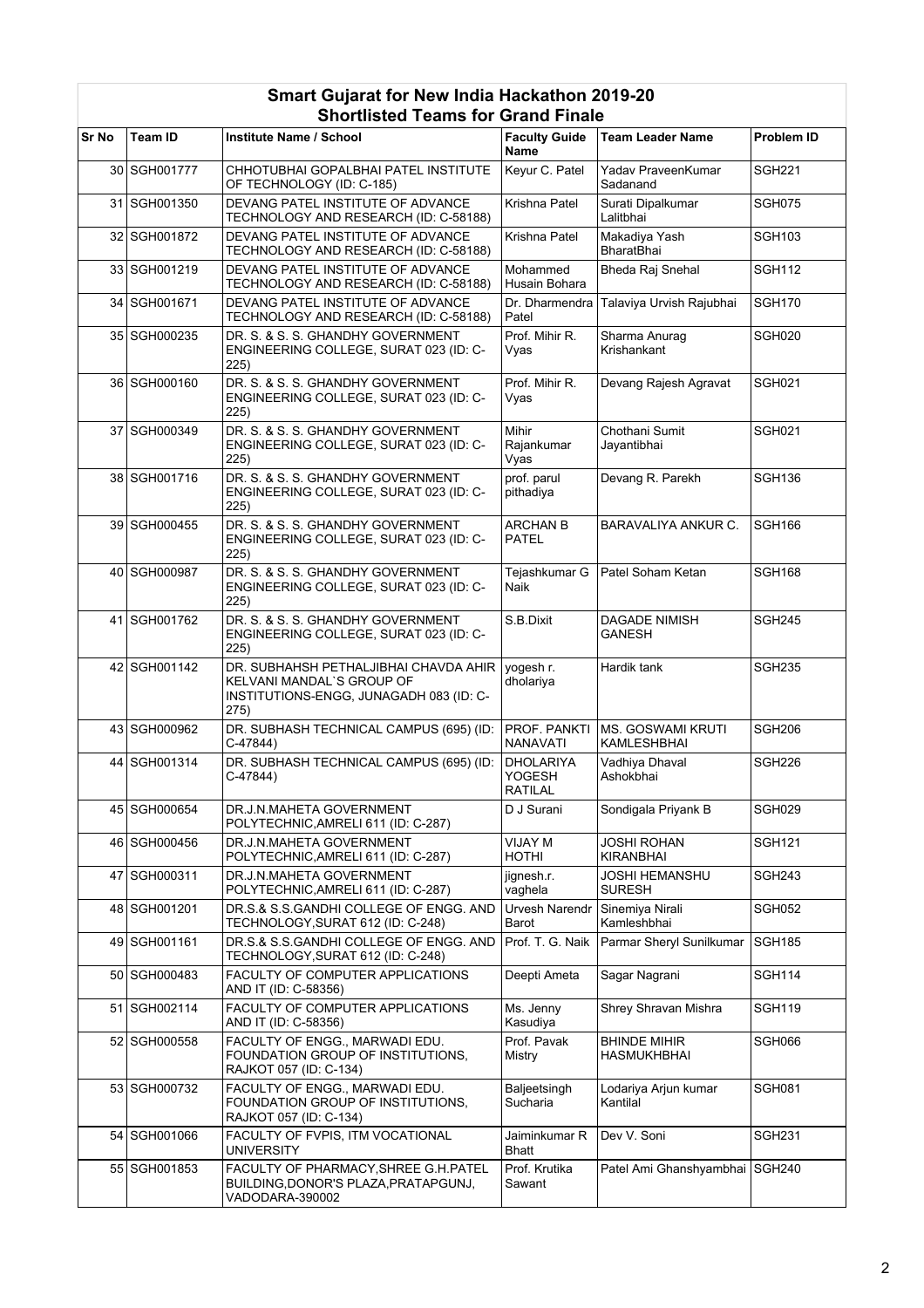|              |              | Silvitiisteu Tealiis IVI Grafiu Filiale                                                     |                                        |                                               |               |
|--------------|--------------|---------------------------------------------------------------------------------------------|----------------------------------------|-----------------------------------------------|---------------|
| <b>Sr No</b> | Team ID      | <b>Institute Name / School</b>                                                              | <b>Faculty Guide</b><br><b>Name</b>    | <b>Team Leader Name</b>                       | Problem ID    |
|              | 56 SGH001058 | FACULTY OF TECHNOLOGY, MARWADI<br>UNIVERSITY, RAJKOT                                        | Dr. Ritesh<br>Ramesh Palkar            | PARASMANI MISHRA                              | <b>SGH015</b> |
|              | 57 SGH000633 | FACULTY OF TECHNOLOGY, MARWADI<br>UNIVERSITY, RAJKOT                                        | Rajesh Yadav                           | Mayank Singh                                  | <b>SGH070</b> |
|              | 58 SGH002250 | FACUTY OF TECHNOLOGY AND<br>ENGINEERING (ID: C-58344)                                       | AKASH<br><b>PANDEY</b>                 | Patel Meetkumar<br>Pankajkumar                | <b>SGH231</b> |
|              | 59 SGH002625 | G.H.PATEL COLLEGE OF ENGG. & TECH., V.<br>V. NAGAR 011 (ID: C-94)                           | Dr.kavindra jain                       | Shubham Anilkumar shah                        | <b>SGH171</b> |
|              | 60 SGH000909 | GANDHINAGAR INSTITUTE OF TECHNOLOGY<br>(SFI), BHOYAN-KHATRAJ KALOL ROAD 012 (ID:<br>C-338)  | Sejal Bhavsar                          | <b>SHAH TANAYKUMAR</b><br><b>NIKUNJKUMAR</b>  | SGH003        |
|              | 61 SGH001291 | GANDHINAGAR INSTITUTE OF TECHNOLOGY<br>(SFI), BHOYAN-KHATRAJ KALOL ROAD 012 (ID:<br>$C-338$ | Prof. Bhumi<br>Shah                    | Patel Chahilkumar<br>Ghanshyambhai            | <b>SGH122</b> |
|              | 62 SGH001070 | GANPAT UNIVERSITY INSTITUTE OF<br>COMPUTER TECHNOLOGY (ID: C-58235)                         | Prof. Bhumit<br>Patel                  | PATEL HILL<br><b>NALINKUMAR</b>               | <b>SGH111</b> |
|              | 63 SGH001439 | GIDC DEGREE ENGINEERING COLLEGE.<br>NAVSARI (ID: C-50737)                                   | Tejas B. Patel                         | Kadam Jay Vipul                               | <b>SGH067</b> |
|              | 64 SGH001185 | GIDC DEGREE ENGINEERING COLLEGE,<br>NAVSARI (ID: C-50737)                                   | Tejaskumar<br>Bharatbhai<br>Patel      | javiya yash kiritbhai                         | SGH082        |
|              | 65 SGH001333 | GIDC DEGREE ENGINEERING COLLEGE,<br>NAVSARI (ID: C-50737)                                   | Kushal D Patel                         | Rohan Manoj Nirmal                            | <b>SGH156</b> |
|              | 66 SGH001045 | GOVERNMENT ENGINEERING COLLEGE,<br>BHARUCH 014 (ID: C-271)                                  | Devendra D,<br>Patel                   | Atri Bhatt                                    | <b>SGH163</b> |
|              | 67 SGH002496 | GOVERNMENT ENGINEERING COLLEGE,<br>BHAVNAGAR 021 (ID: C-35)                                 | Dr. J. B.<br><b>VALAKI</b>             | KALANI BHAVINKUMAR<br>SHANTILAL               | <b>SGH205</b> |
|              | 68 SGH001276 | GOVERNMENT ENGINEERING COLLEGE,<br>GODHARA 060 (ID: C-119)                                  | Ankit<br>brahmbhatt                    | <b>CHAKLASIYA TOKIR</b><br><b>FIROJBHAI</b>   | <b>SGH131</b> |
|              | 69 SGH000218 | GOVERNMENT ENGINEERING COLLEGE,<br>GODHARA 060 (ID: C-119)                                  | PROF.<br>BHARGAV H.<br><b>UPADHYAY</b> | <b>GAJJAR AXIL KIRITBHAI</b>                  | <b>SGH203</b> |
|              | 70 SGH002046 | GOVERNMENT ENGINEERING COLLEGE,<br>MODASA 016 (ID: C-108)                                   | Om Mehta                               | Patel Neel Dhavalkumar                        | <b>SGH158</b> |
|              | 71 SGH000740 | GOVERNMENT ENGINEERING COLLEGE,<br>PATAN 022 (ID: C-423)                                    | Prof. Harshad<br>Chaudhary             | NOOKA PAVANKUMAR<br><b>CHAKRADHARAM</b>       | SGH073        |
|              | 72 SGH001150 | <b>GOVERNMENT ENGINEERING COLLEGE,</b><br>PATAN 022 (ID: C-423)                             | Dr Hitesh<br>Panchal                   | Jethi Arpit P                                 | <b>SGH104</b> |
|              | 73 SGH000005 | GOVERNMENT ENGINEERING COLLEGE,<br>PATAN 022 (ID: C-423)                                    | Dr Hitesh<br>Panchal                   | Chokshi Dhruv Hemang                          | SGH192        |
|              | 74 SGH001392 | GOVERNMENT ENGINEERING COLLEGE,<br>PATAN 022 (ID: C-423)                                    | Dr Hitesh<br>Panchal                   | <b>BAROT MAYURKUMAR</b><br>MOHANBHAI          | <b>SGH198</b> |
|              | 75 SGH002430 | GOVERNMENT ENGINEERING COLLEGE,<br>PATAN 022 (ID: C-423)                                    | <b>HITESH</b><br><b>PANCHAL</b>        | <b>KAVAN PATEL</b>                            | <b>SGH199</b> |
|              | 76 SGH000386 | GOVERNMENT ENGINEERING COLLEGE.<br>PATAN 022 (ID: C-423)                                    | Dr. Hitesh<br>Panchal                  | Solanki Hardikkumar<br>Maheshbhai             | <b>SGH201</b> |
|              | 77 SGH000382 | GOVERNMENT ENGINEERING COLLEGE.<br>PATAN 022 (ID: C-423)                                    | Dr. Hitesh<br>Panchal                  | Patel Jaykumar Rasikbhai                      | <b>SGH219</b> |
|              | 78 SGH001973 | GOVERNMENT ENGINEERING COLLEGE,<br>RAJKOT 020 (ID: C-49)                                    | Chintan R.<br>Varnagar                 | Neil Javiya                                   | SGH061        |
|              | 79 SGH001924 | GOVERNMENT ENGINEERING COLLEGE,<br>RAJKOT 020 (ID: C-49)                                    | Sanjay<br>Bhanderi                     | Savalia Dhaval<br>Jagdishbhai                 | <b>SGH065</b> |
|              | 80 SGH001556 | GOVERNMENT ENGINEERING COLLEGE,<br>RAJKOT 020 (ID: C-49)                                    | J.K Gohel                              | Jhurani Aman Omprakash                        | <b>SGH106</b> |
|              | 81 SGH002225 | GOVERNMENT ENGINEERING COLLEGE.<br>SECTOR 28 GANDHINAGAR                                    | Namrata Setu<br>Shroff                 | Badri Aliasgar Saifuddin                      | SGH025        |
|              | 82 SGH000818 | GOVERNMENT ENGINEERING COLLEGE,<br>VALSAD 019 (ID: C-135)                                   | Prof. Bhavi M<br>Pandya                | <b>SINGH RAVIKUMAR</b><br><b>RANJEET</b>      | SGH013        |
|              | 83 SGH001963 | GOVERNMENT ENGINEERING COLLEGE,<br>VALSAD 019 (ID: C-135)                                   | D.N.Tandel                             | Leeza Maheshbhai Tandel SGH115                |               |
|              | 84 SGH000815 | GOVERNMENT ENGINEERING COLLEGE.<br>VALSAD 019 (ID: C-135)                                   | Prof. S.V.<br>Damania                  | <b>Thakor Siddharthsinh</b><br>Dharmendrasinh | SGH192        |
|              | 85 SGH001304 | GOVERNMENT ENGINEERING COLLEGE.<br>VALSAD 019 (ID: C-135)                                   | Prof. Shirish K.<br>Patel              | KANSARA ADITYA<br><b>JITENDRA</b>             | SGH194        |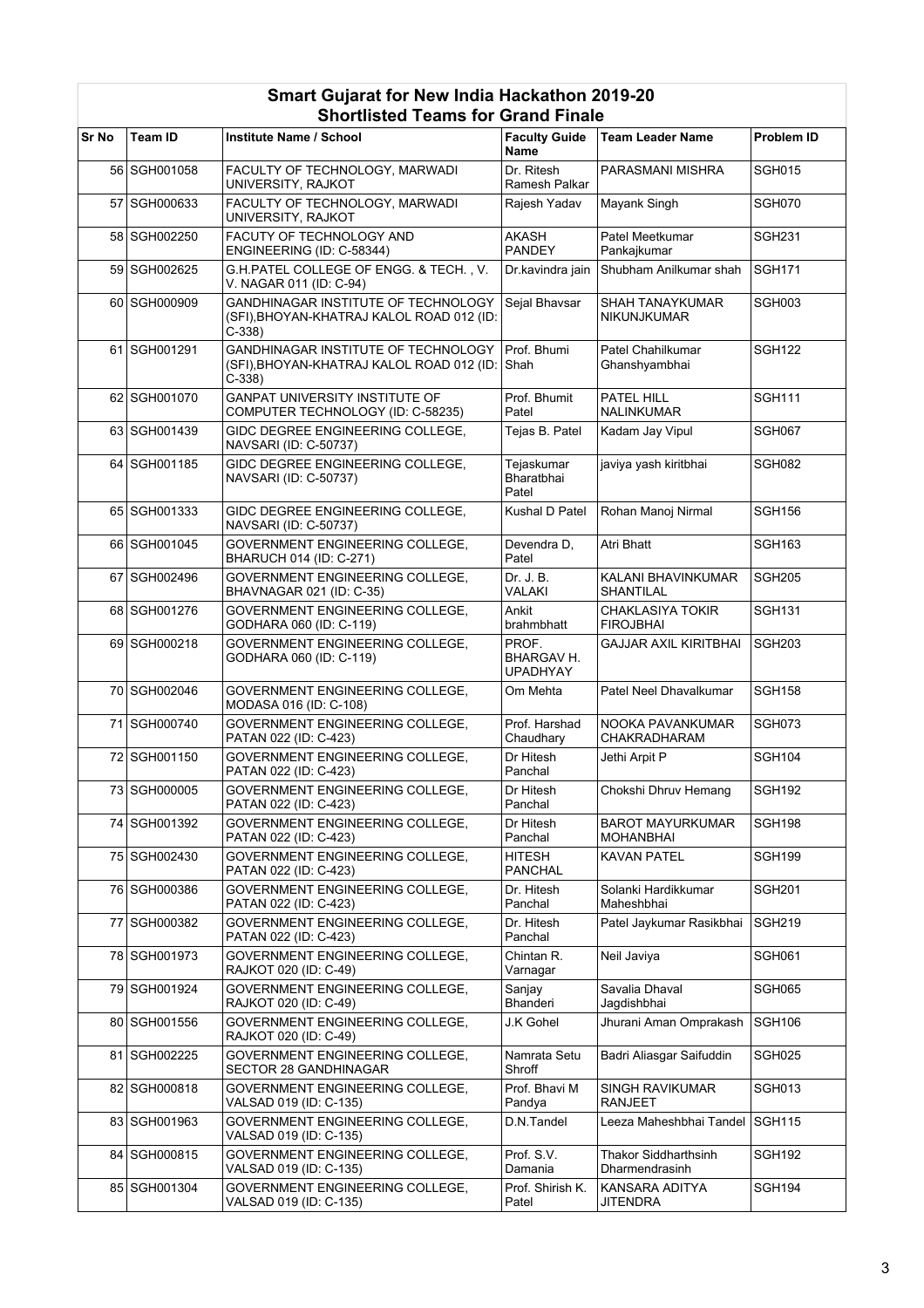|       |               | Silvitiisteu Tealiis IVI Grafiu Filiale                                                                                  |                                             |                                            |               |
|-------|---------------|--------------------------------------------------------------------------------------------------------------------------|---------------------------------------------|--------------------------------------------|---------------|
| Sr No | Team ID       | Institute Name / School                                                                                                  | <b>Faculty Guide</b><br>Name                | <b>Team Leader Name</b>                    | Problem ID    |
|       | 86 SGH001426  | GOVERNMENT ENGINEERING COLLEGE.<br>VALSAD 019 (ID: C-135)                                                                | Prof. Shirish K.<br>Patel                   | <b>BAGDA GUNVANT</b><br><b>PRAVINBHAI</b>  | SGH194        |
|       | 87 SGH002499  | GOVERNMENT ENGINEERING COLLEGE,<br>VALSAD 019 (ID: C-135)                                                                | Prof.Nitin<br>Zaverbhai Patel               | Singh Sandeep<br>Vinodsingh                | <b>SGH206</b> |
|       | 88 SGH001720  | GOVERNMENT GIRLS POLYTECHNIC,<br>AHMEDABAD 614 (ID: C-29)                                                                | Jalashree<br>trivedi                        | Choksi Neer Aniruddh                       | <b>SGH101</b> |
|       | 89 SGH001156  | GOVERNMENT GIRLS POLYTECHNIC, SURAT.<br>615 (ID: C-385)                                                                  | Nehal M. Shyal                              | Padhi Nitushri Ashok                       | SGH179        |
|       | 90 SGH001886  | GOVERNMENT POLYTECHNIC AHMEDABAD<br>617 (ID: C-351)                                                                      | Mayank Parekh                               | Vadgama Krushanu<br>ljyapati               | <b>SGH121</b> |
|       | 91 SGH000487  | <b>GOVERNMENT POLYTECHNIC.PALANPUR</b><br>626 (ID: C-416)                                                                | <b>BRIJESH M.</b><br><b>PATEL</b>           | <b>NAI DHAVALBHAI</b><br>PRAKASHBHAI       | SGH066        |
|       | 92 SGH001002  | GOVERNMENT POLYTECHNIC, PALANPUR<br>626 (ID: C-416)                                                                      | Prasant .K.<br><b>Bhavsar</b>               | Limbachiya Jaykumar<br>Chamanlal           | <b>SGH153</b> |
|       | 93 SGH000942  | GOVERNMENT POLYTECHNIC, PALANPUR<br>626 (ID: C-416)                                                                      | Prashant K<br><b>Bhavsar</b>                | Dipendrasinh M Barad                       | <b>SGH230</b> |
|       | 94 SGH002142  | <b>GUJARAT VIDYAPITH</b>                                                                                                 | Dr. Nikhil S.<br><b>Bhatt</b>               | <b>VITHALANI PRIYA</b><br>CHANDULAL        | SGH007        |
|       | 95 SGH001654  | GYANMANJARI INSTITUTE OF TECHNOLOGY<br>(ID: C-51523)                                                                     | PROF. RAVI<br><b>SACHAPARA</b>              | NIYANTA CHAUHAN                            | <b>SGH055</b> |
|       | 96 SGH001893  | GYANMANJARI INSTITUTE OF TECHNOLOGY<br>(ID: C-51523)                                                                     | krunal khiraiya                             | <b>DEEPIKA VISHNUBHAI</b><br><b>RAJAI</b>  | <b>SGH204</b> |
|       | 97 SGH000700  | HJD INSTITUTE OF TECHNICAL EDUCATION<br>AND RESERCH, KERA 085 (ID: C-392)                                                | Mansukh<br>Gorasiya                         | <b>LUMBHANI HIREN</b><br><b>ASHOKBHAI</b>  | <b>SGH199</b> |
|       | 98 SGH000848  | INDUS INSTITUTE OF TECHNOLOGY &<br>ENGINEERING (ID: C-47876)                                                             | prof. Hiren Mer                             | <b>BHAVSAR HANI</b><br><b>JIGNESHKUMAR</b> | SGH076        |
|       | 99 SGH001751  | INDUS INSTITUTE OF TECHNOLOGY &<br>ENGINEERING (ID: C-47876)                                                             | Hiren Mer                                   | <b>MEHTA PARTH</b><br>AMITKUMAR            | SGH096        |
|       | 100 SGH001076 | INDUS INSTITUTE OF TECHNOLOGY &<br>ENGINEERING (ID: C-47876)                                                             | Dr.<br>Ashishkumar<br>Maganbhai<br>Parejiya | Prince Sanjay Suman                        | SGH110        |
|       | 101 SGH001319 | INDUS INSTITUTE OF TECHNOLOGY &<br>ENGINEERING (ID: C-47876)                                                             | Prof.Abhishek<br>Vaghela                    | Acharya Ayush<br>Vijaykumar                | <b>SGH173</b> |
|       | 102 SGH001374 | <b>INDUS INSTITUTE OF TECHNOLOGY &amp;</b><br>ENGINEERING (ID: C-47876)                                                  | Prof. Ruchit<br>Soni                        | PATEL MANTHAN<br>PRAKASHBHAI               | <b>SGH229</b> |
|       | 103 SGH001332 | INSTITUTE OF ADVANCED RESEARCH,<br>GANDHINAGAR                                                                           | Dr. Sachin<br>Sharma                        | Gautam Bhattathiri                         | <b>SGH172</b> |
|       | 104 SGH002627 | INSTITUTE OF ADVANCED RESEARCH,<br>GANDHINAGAR.                                                                          | Dr. Ganesh<br>Bajad                         | Rutik Hemanbhai<br>Majethiya               | SGH019        |
|       | 105 SGH001082 | INSTITUTE OF INFRASTRUCTURE<br>TECHNOLOGY RESEARCH AND<br>MANAGEMENT (IITRAM)                                            | Dr. Abhishek<br>Rawat                       | Kushagra Asthana                           | <b>SGH167</b> |
|       | 106 SGH001072 | INSTITUTE OF INFRASTRUCTURE<br>TECHNOLOGY RESEARCH AND<br>MANAGEMENT (IITRAM)                                            | Dr Navneet<br>Khanna                        | Chetan Agrawal                             | <b>SGH189</b> |
|       | 107 SGH001573 | <b>INSTITUTE OF TECHNOLOGY &amp;</b><br>MANAGEMENT UNIVERSITY TECHNICAL<br>CAMPUS PALADI, VADODARA 822 (ID: C-<br>45065) | Mrs. Madonna<br>Lamin                       | Antani Yatharth Bhushan                    | <b>SGH166</b> |
|       | 108 SGH001212 | ITM VOCATIONAL UNIVERSITY, VADODARA                                                                                      | Dr. Kushan<br>Parikh                        | Joshi Shivam Shailesh<br>Kumar             | <b>SGH060</b> |
|       | 109 SGH002493 | L J INSTITUTES OF ENGINEERING AND<br>TECHNOLOGY -518 (ID: C-339)                                                         | Mr. Prayag<br>Patel                         | Vaghela Vipasha<br>Arvindbhai              | SGH077        |
|       | 110 SGH002671 | L J INSTITUTES OF ENGINEERING AND<br>TECHNOLOGY -518 (ID: C-339)                                                         | Shefa Shah                                  | Patel Sunny Sureshbhai                     | SGH101        |
|       | 111 SGH002409 | L. J. COLLEGE OF COMPUTER APPLICATION<br>(ID: C-6122)                                                                    | parth joshi                                 | Neel patel                                 | SGH071        |
|       | 112 SGH001213 | L. J. COLLEGE OF COMPUTER APPLICATION<br>(ID: C-6122)                                                                    | Dr. Bhavin<br>Shah                          | Doultani Kunal Jaikishan                   | SGH086        |
|       | 113 SGH000365 | L.D.COLLEGE OF ENGINEERING,<br>AHMEDABAD                                                                                 | jayendra vasani                             | <b>GOHIL HARDIK</b><br><b>JITENDRABHAI</b> | SGH001        |
|       | 114 SGH000307 | L.D.COLLEGE OF ENGINEERING,<br>AHMEDABAD                                                                                 | Prof. BHAVESH<br>H. PARMAR                  | KADIA VRUTIK<br>MUKESHKUMAR                | SGH002        |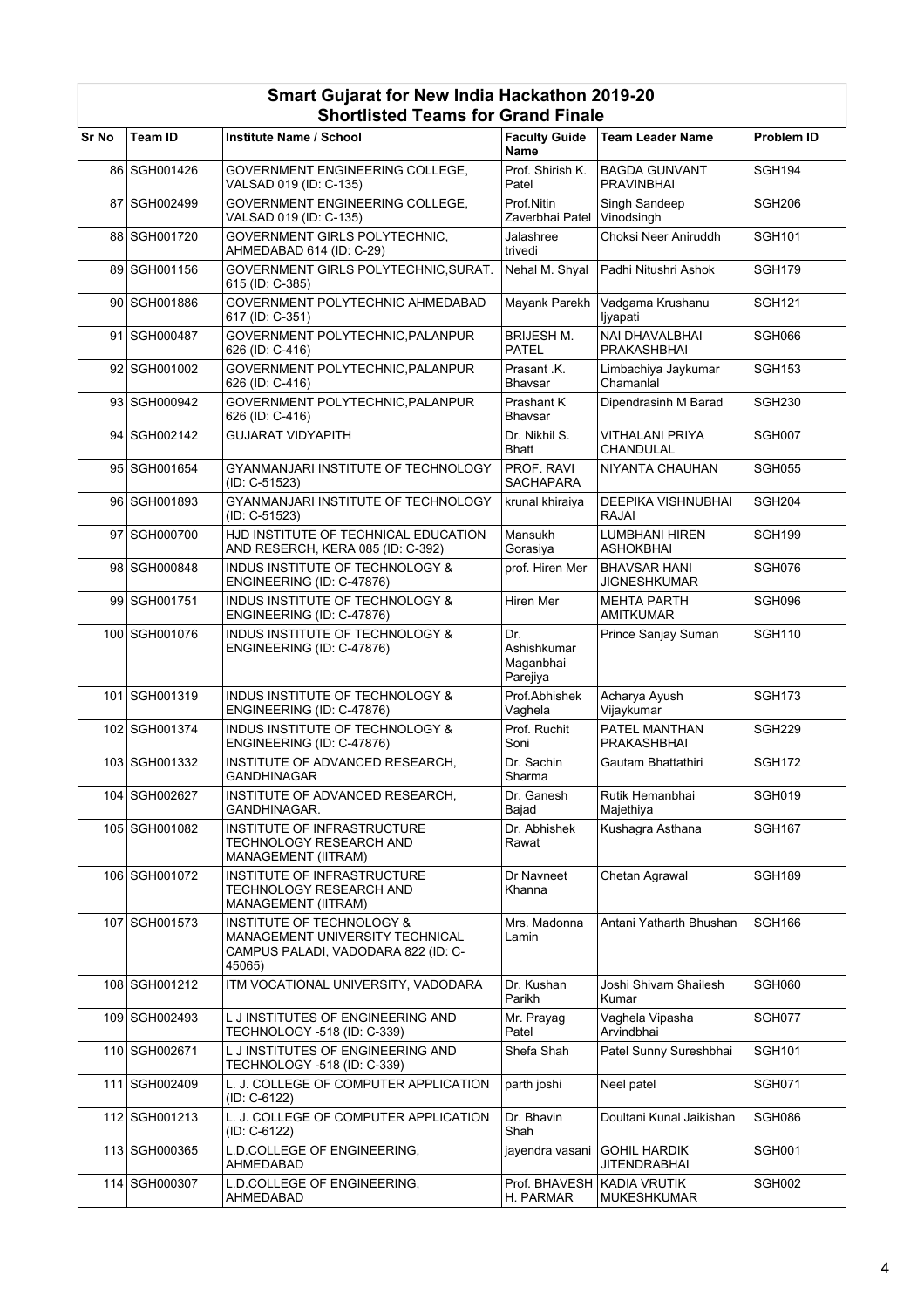|       |                 | Siloruisted Tealiis for Grafid Filiale          |                                         |                                                              |                   |
|-------|-----------------|-------------------------------------------------|-----------------------------------------|--------------------------------------------------------------|-------------------|
| Sr No | <b>Team ID</b>  | Institute Name / School                         | <b>Faculty Guide</b><br>Name            | <b>Team Leader Name</b>                                      | <b>Problem ID</b> |
|       | 115 SGH000065   | L.D.COLLEGE OF ENGINEERING,<br><b>AHMEDABAD</b> | Prof. Harshal<br>Patel                  | Nai Manishkumar                                              | SGH003            |
|       | 116 SGH000193   | L.D.COLLEGE OF ENGINEERING,<br>AHMEDABAD        | Prof. Utkarsh v<br>pancholi             | CHAHANA KALPAN<br><b>PANCHAL</b>                             | <b>SGH005</b>     |
|       | 117 SGH000211   | L.D.COLLEGE OF ENGINEERING,<br>AHMEDABAD        | utkarsh<br>vinodchandra<br>panholi      | Kheni Nidhiben<br>Rameshbhai                                 | SGH005            |
|       | 118 SGH000608   | L.D.COLLEGE OF ENGINEERING.<br>AHMEDABAD        | Pratik patel                            | Hirapara varun ashokbhai                                     | SGH008            |
|       | 119 SGH000228   | L.D.COLLEGE OF ENGINEERING,<br>AHMEDABAD        | Ronak R. Patel                          | Meet Daxeshkumar shah                                        | SGH012            |
|       | 120 SGH000213   | L.D.COLLEGE OF ENGINEERING,<br>AHMEDABAD        | <b>Bansal R Patel</b>                   | Pandey Rishabh vinod                                         | SGH026            |
|       | 121 SGH000220   | L.D.COLLEGE OF ENGINEERING,<br>AHMEDABAD        | Dr.M.V.Shah                             | <b>THAKKAR HARSH</b><br>NATVARLAL                            | <b>SGH038</b>     |
|       | 122 SGH000131   | L.D.COLLEGE OF ENGINEERING.<br>AHMEDABAD        | Chintan D.<br>Patel, Asst. Prof         | Gandhi Nirmit Manishbhai                                     | <b>SGH043</b>     |
|       | 123 SGH000217   | L.D.COLLEGE OF ENGINEERING,<br>AHMEDABAD        | Dr.<br>Mrunalkumar<br>chaudhari         | Parmar Kalpesh Ramsinh                                       | SGH043            |
|       | 124 SGH000298   | L.D.COLLEGE OF ENGINEERING.<br><b>AHMEDABAD</b> | Vishwa shukla                           | PANDYA JAY<br><b>HITESHKUMAR</b>                             | <b>SGH060</b>     |
|       | 125 SGH000539   | L.D.COLLEGE OF ENGINEERING.<br>AHMEDABAD        | Madhuri patel                           | Kathiriya Nirlep<br>Narendrakumar                            | <b>SGH061</b>     |
|       | 126 SGH000165   | L.D.COLLEGE OF ENGINEERING.<br>AHMEDABAD        | Prof. Zishan Y.<br>Noorani              | Pillai Ashwinkumar<br>Ajithkumar                             | SGH068            |
|       | 127 SGH000661   | L.D.COLLEGE OF ENGINEERING,<br>AHMEDABAD        | PROF.<br><b>MADHURI</b><br><b>PATEL</b> | Tirth shah                                                   | <b>SGH081</b>     |
|       | 128 SGH000556   | L.D.COLLEGE OF ENGINEERING.<br>AHMEDABAD        | <b>JAIMINKUMAR</b><br><b>CHAVDA</b>     | PATEL HARSH<br>HASMUKHBHAI                                   | <b>SGH082</b>     |
|       | 129 SGH000832   | L.D.COLLEGE OF ENGINEERING,<br>AHMEDABAD        | Aakansha<br>Saxena                      | Suthar Shalin Kalpeshbhai                                    | SGH085            |
|       | 130 SGH000330   | L.D.COLLEGE OF ENGINEERING.<br>AHMEDABAD        | Shital Solanki                          | <b>Bhatt Smitkumar</b><br>Pravinchandra                      | <b>SGH103</b>     |
|       | 131 SGH001829   | L.D.COLLEGE OF ENGINEERING,<br>AHMEDABAD        | Shilpa Rana                             | PARMAR ASHVIN<br><b>PRABHUBHAI</b>                           | <b>SGH111</b>     |
|       | 132 SGH000323   | L.D.COLLEGE OF ENGINEERING,<br>AHMEDABAD        | <b>SHITAL</b><br><b>SOLANKI</b>         | JAYKUMAR SANANDIYA<br><b>DHARMESHBHAI</b>                    | <b>SGH112</b>     |
|       | 133 SGH002351   | L.D.COLLEGE OF ENGINEERING.<br>AHMEDABAD        | Prof. Shital<br>Solanki                 | <b>MAHESHWARI</b><br><b>RENISHKUMAR</b><br><b>PRAVINBHAI</b> | <b>SGH113</b>     |
|       | 134   SGH000168 | L.D.COLLEGE OF ENGINEERING,<br>AHMEDABAD        | Hardik tank                             | Dhyey rajesh dave                                            | SGH119            |
|       | 135 SGH000714   | L.D.COLLEGE OF ENGINEERING,<br>AHMEDABAD        | Prof. M. R.<br>Vasavada                 | Sneh Sagarmal Kothari                                        | SGH129            |
|       | 136 SGH001235   | L.D.COLLEGE OF ENGINEERING,<br>AHMEDABAD        | Prof M.R.<br>VASAVADA                   | SHIVAM NAYANKUMAR<br><b>GOTHI</b>                            | <b>SGH136</b>     |
|       | 137 SGH000776   | L.D.COLLEGE OF ENGINEERING,<br>AHMEDABAD        | Prof. Mitul Patel                       | <b>RASTE PARTH</b><br><b>TARUNBHAI</b>                       | <b>SGH144</b>     |
|       | 138 SGH000664   | L.D.COLLEGE OF ENGINEERING.<br>AHMEDABAD        | Dr V.J.<br>Upadhyay                     | SAVALIYA SAHIL<br><b>CHANDUBHAI</b>                          | <b>SGH145</b>     |
|       | 139 SGH000114   | L.D.COLLEGE OF ENGINEERING.<br>AHMEDABAD        | Nidhi kanani                            | <b>Bhatt Kirtan Pradipkumar</b>                              | <b>SGH152</b>     |
|       | 140 SGH000902   | L.D.COLLEGE OF ENGINEERING,<br>AHMEDABAD        | <b>CHETAN D</b><br><b>UPADHYAY</b>      | DHARMIK AMITKUMAR<br>TRIVEDI                                 | <b>SGH157</b>     |
|       | 141 SGH001053   | L.D.COLLEGE OF ENGINEERING,<br>AHMEDABAD        | Kinnar Vaghela                          | Shah Dhruvi Birju                                            | <b>SGH167</b>     |
|       | 142 SGH000869   | L.D.COLLEGE OF ENGINEERING,<br>AHMEDABAD        | Suresh<br>Bharwad                       | Raj Gohil                                                    | <b>SGH175</b>     |
|       | 143 SGH001133   | L.D.COLLEGE OF ENGINEERING,<br>AHMEDABAD        | Shilpa Rana                             | Bhuptani Jay Hitesh                                          | SGH176            |
|       | 144 SGH000974   | L.D.COLLEGE OF ENGINEERING,<br>AHMEDABAD        | Prof. Hardik B.<br>Tank                 | JANAKKUMAR<br><b>BHARATBHAI PATEL</b>                        | <b>SGH177</b>     |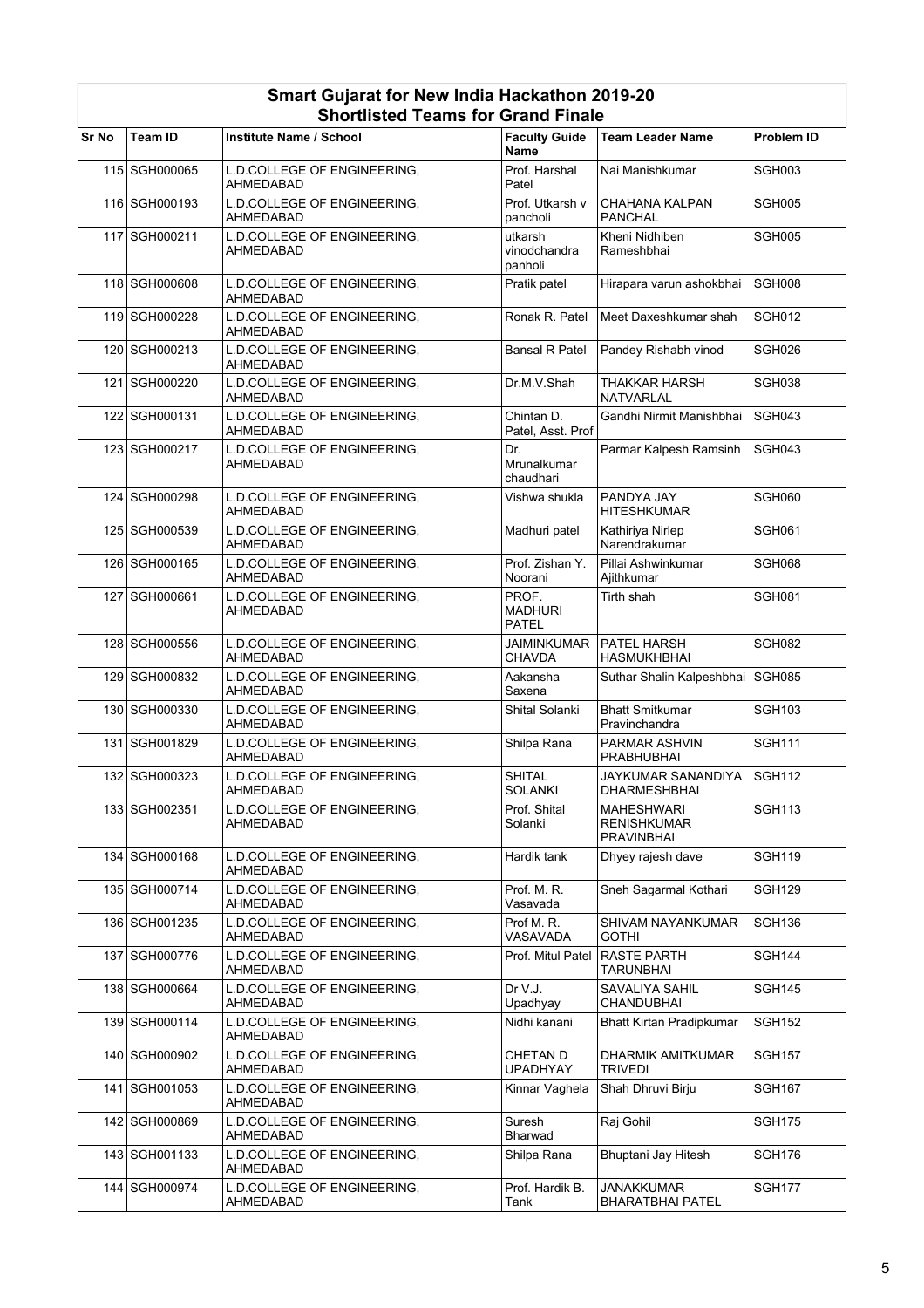|       |                 | Silvitiisteu Tealiis IVI Grafiu Filiale                                                                                                 |                                                      |                                                           |                   |
|-------|-----------------|-----------------------------------------------------------------------------------------------------------------------------------------|------------------------------------------------------|-----------------------------------------------------------|-------------------|
| Sr No | <b>Team ID</b>  | <b>Institute Name / School</b>                                                                                                          | <b>Faculty Guide</b><br>Name                         | <b>Team Leader Name</b>                                   | <b>Problem ID</b> |
|       | 145 SGH000321   | L.D.COLLEGE OF ENGINEERING,<br>AHMEDABAD                                                                                                | Abhay<br>Upadhyay                                    | Rajput Harsh ShivKumar                                    | <b>SGH179</b>     |
|       | 146 SGH000062   | L.D.COLLEGE OF ENGINEERING,<br>AHMEDABAD                                                                                                | Prof Bhavin<br>Mehta                                 | Devang Vyas                                               | <b>SGH180</b>     |
|       | 147 SGH000999   | L.D.COLLEGE OF ENGINEERING,<br>AHMEDABAD                                                                                                | Dr.<br>MRUNALKUMA<br>R CHAUDHARI                     | <b>MISHRA YASH</b><br><b>RAJNEESHBHAI</b>                 | <b>SGH191</b>     |
|       | 148 SGH000957   | L.D.COLLEGE OF ENGINEERING,<br>AHMEDABAD                                                                                                | Asst. Professor<br>Shahnawazkha<br>n Pathan          | Shah Shashwat<br>Chandreshbhai                            | <b>SGH203</b>     |
|       | 149 SGH000239   | L.D.COLLEGE OF ENGINEERING,<br><b>AHMEDABAD</b>                                                                                         | Prof. Priyanka<br>Chavda                             | Ghori Vishal satishbhai                                   | <b>SGH246</b>     |
|       | 150 SGH000243   | L.D.COLLEGE OF ENGINEERING.<br>AHMEDABAD                                                                                                | Prof.Anal Bhatt                                      | Sabhaya Ravi<br>Maheshbhai                                | <b>SGH247</b>     |
|       | 151 SGH000146   | L.D.R.P. INSTITUTE OF TECH. & RESEARCH.,<br>GANDHINAGAR                                                                                 | Trivedi Himani                                       | Donda Meet Lallubhai                                      | SGH064            |
|       | 152 SGH000124   | L.D.R.P. INSTITUTE OF TECH. & RESEARCH.,<br><b>GANDHINAGAR</b>                                                                          | Himani Trivedi                                       | Vyas Bhavya Bimalkumar                                    | <b>SGH095</b>     |
|       | 153 SGH000125   | L.D.R.P. INSTITUTE OF TECH. & RESEARCH.,<br><b>GANDHINAGAR</b>                                                                          | Dharmesh Tank                                        | Nair Anisha M<br>Sreenayanan                              | SGH099            |
|       | 154 SGH000051   | L.D.R.P. INSTITUTE OF TECH. & RESEARCH.,<br><b>GANDHINAGAR</b>                                                                          | <b>Hitesh Barot</b>                                  | Khambhata Varun<br>Dineshbhai                             | <b>SGH117</b>     |
|       | 155 SGH000095   | L.D.R.P. INSTITUTE OF TECH. & RESEARCH.,<br><b>GANDHINAGAR</b>                                                                          | Himani Trivedi                                       | CHANDRAVANSHI<br><b>SHUBHAMKUMAR</b><br><b>PAWANKUMAR</b> | <b>SGH122</b>     |
|       | 156 SGH002399   | L.J. INSTITUTE OF ENGG AND TECH.,<br>AHMEDABAD 728 (ID: C-433)                                                                          | Shweta Shah                                          | Mehta Palak Jignesh                                       | <b>SGH102</b>     |
|       | 157 SGH001234   | <b>L.J.INSTITUE OF ENGINEERING AND</b><br>TECHNOLOGY (SFI)-AHMEDABAD 032 (ID: C-<br>350)                                                | <b>MITESH</b><br>THAKKAR                             | <b>ZAVERI SAPAN PRATIK</b>                                | <b>SGH080</b>     |
|       | 158 SGH002385   | <b>L.J.INSTITUE OF ENGINEERING AND</b><br>TECHNOLOGY (SFI)-AHMEDABAD 032 (ID: C-<br>350)                                                | Dr. A. C. Suthar                                     | Kandarp Patel                                             | <b>SGH092</b>     |
|       | 159 SGH002576   | L.J.INSTITUTE OF COMPUTER APPLICATIONS<br>(SFI)-AHMEDABAD 517 (ID: C-161)                                                               | Dey Ankur A.                                         | Shreya Singh                                              | <b>SGH062</b>     |
|       | 160 SGH002313   | L.J.INSTITUTE OF COMPUTER APPLICATIONS<br>(SFI)-AHMEDABAD 517 (ID: C-161)                                                               | Shah Varsha                                          | Sinha Shubham<br>Rameshbhai                               | SGH087            |
|       | 161   SGH002403 | L.J.POLYTECHNIC, AHMEDABAD 633 (ID: C-95)                                                                                               | Shyju Raju                                           | Vaghela Parthrajsinh<br>Vijaysinh                         | SGH063            |
|       | 162 SGH002274   | L.J.POLYTECHNIC, AHMEDABAD 633 (ID: C-95) Nilesh Thakkar                                                                                |                                                      | Patel Om Nikhil                                           | SGH072            |
|       | 163 SGH002315   | L.J.POLYTECHNIC, AHMEDABAD 633 (ID: C-95)                                                                                               | Nakul Sheth                                          | Rohan Garg                                                | SGH079            |
|       | 164   SGH002288 | L.J.POLYTECHNIC, AHMEDABAD 633 (ID: C-95)                                                                                               | Vidhi Patel                                          | SINOJIYA VASU<br><b>MUKESHKUMAR</b>                       | <b>SGH083</b>     |
|       | 165 SGH000565   | LUKHDHIRJI ENGINEERING COLLEGE,<br>MORBI-031 (ID: C-26)                                                                                 | Prof. Ashish. D.<br><b>Baldania</b>                  | <b>GOHEL JAY</b><br><b>JAGDISHBHAI</b>                    | SGH009            |
|       | 166 SGH001657   | MAHATMA GANDHI INST.OF TECHNICAL EDU.<br>AND RESEARCH CENTER, NAVASARI 033 (ID:<br>C-264)                                               | Mr. Pankaj Ahir                                      | YAGNIK<br>KALPESHKUMAR<br>VAIDYA                          | <b>SGH159</b>     |
|       | 167   SGH000451 | <b>MARWADI EDUCATION FOUNDATIONS</b><br>GROUP OF INSTITUTIONS (SFI), RAJKOT 734<br>(ID: C-102)                                          | Dr. Koushik<br>Singha Roy                            | <b>CHRISTIAN JOHNSON</b><br><b>JOSALIN</b>                | <b>SGH052</b>     |
|       | 168 SGH000399   | <b>MARWADI EDUCATION FOUNDATIONS</b><br>GROUP OF INSTITUTIONS (SFI), RAJKOT 734<br>(ID: C-102)                                          | <b>KANTARIA</b><br><b>MEHUL</b><br><b>HEMRAJBHAI</b> | <b>DOSHI KARAN HEMAL</b>                                  | <b>SGH180</b>     |
|       | 169 SGH000448   | MARWADI EDUCATION FOUNDATIONS<br>GROUP OF INSTITUTIONS (SFI), RAJKOT 734<br>$(ID: C-102)$                                               | Dr. Koushik<br>Singha Roy                            | <b>VYAS DHARMIK</b><br><b>VIPULBHAI</b>                   | <b>SGH236</b>     |
|       | 170 SGH002450   | MARWADI EDUCATION FOUNDATIONS<br>GROUP OF INSTITUTIONS-FACULTY OF<br>COMPUTER APPLICATIONS-(SFI)-SECOND<br>SHIFT-NEW- 558 (ID: C-49612) | Dr. Ritesh<br>Ramesh palkar                          | Patodiya meet kiritbhai                                   | <b>SGH011</b>     |
|       | 171 SGH001032   | <b>MARWADI EDUCATION FOUNDATIONS</b><br>GROUP OF INSTITUTIONS-FACULTY OF<br>TECHNOLOGY, RAJKOT-097 (ID: C-49614)                        | Snehal<br>Sathwara                                   | Meet Kishor Savsani                                       | <b>SGH085</b>     |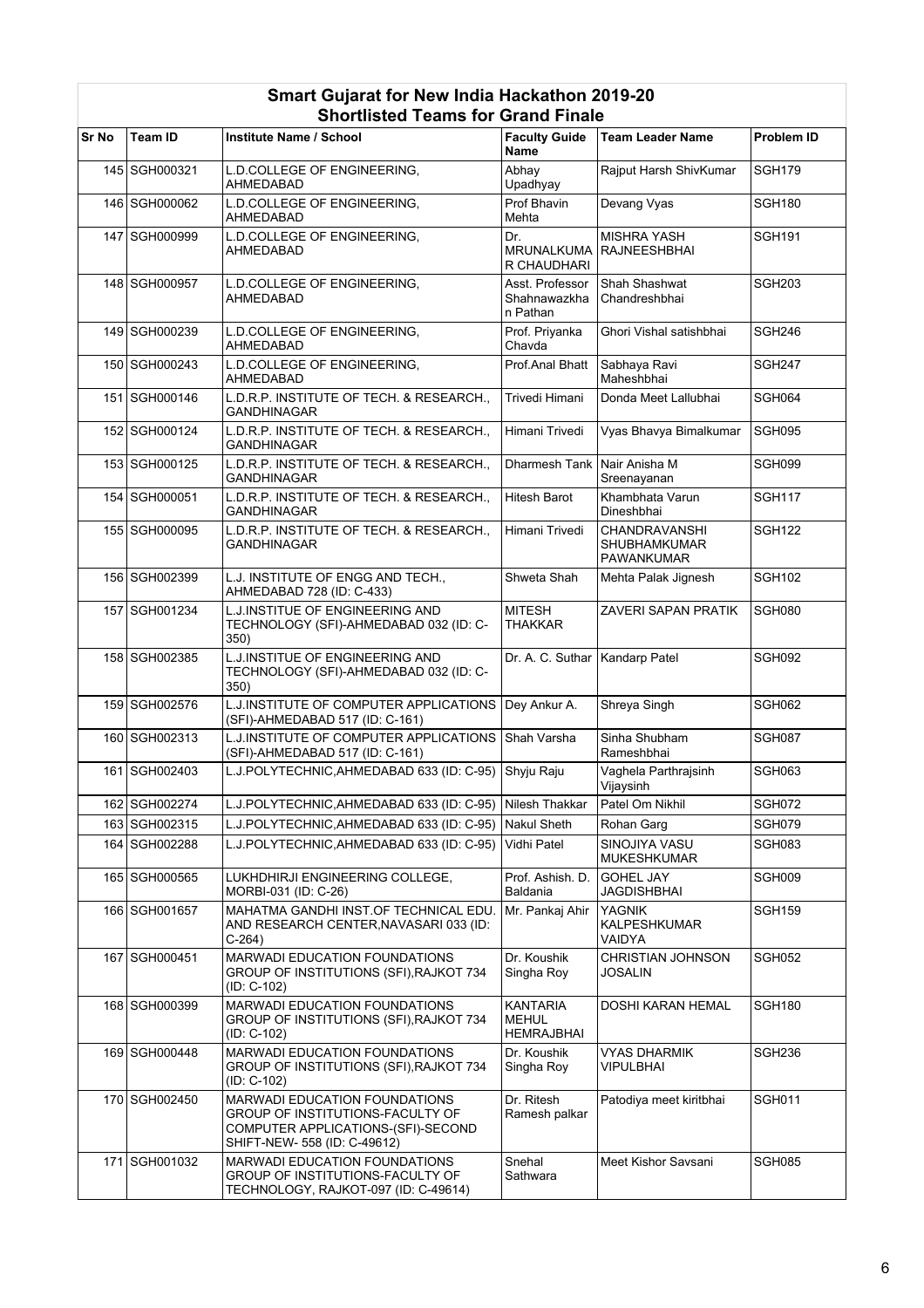|              |                 | onoruisteu Teams for Granu Finale                                                               |                                     |                                                 |                   |
|--------------|-----------------|-------------------------------------------------------------------------------------------------|-------------------------------------|-------------------------------------------------|-------------------|
| <b>Sr No</b> | <b>Team ID</b>  | Institute Name / School                                                                         | <b>Faculty Guide</b><br><b>Name</b> | <b>Team Leader Name</b>                         | <b>Problem ID</b> |
|              | 172 SGH002542   | OM ENGINEERING COLLEGE CHOKLI,<br>JUNAGADH 102 (ID: C-45052)                                    | Abhishek<br>makati                  | Gevariya Shrikar D.                             | <b>SGH191</b>     |
|              | 173 SGH001385   | PANDIT DEENDAYAL PETROLEUM<br>UNIVERSITY, GANDHINAGAR                                           | Dr. Niragi Dave                     | <b>NISARG KAUSHIK</b><br><b>CHOKSHI</b>         | SGH054            |
|              | 174 SGH001112   | PANDIT DEENDAYAL PETROLEUM<br>UNIVERSITY, GANDHINAGAR                                           | Reema patel                         | Patel Tirth Girishbhai                          | SGH093            |
|              | 175 SGH002605   | PARUL AROGYA SEVA MANDAL<br>PHYSIOTHERAPY COLLEGE (ID: C-6112)                                  | Didhiti Desai                       | SHARMA DEEPAK<br>SHIVNANDAN                     | SGH002            |
|              | 176 SGH002620   | PARUL INSTITUTE OF APPLIED SCIENCES<br>(ID: C-55918)                                            | Dr.Ageetha<br>Vanaamudan            | Pandya Siddartg<br>Bipinkumar                   | SGH007            |
|              | 177 SGH002663   | PARUL INSTITUTE OF APPLIED SCIENCES<br>(ID: C-55918)                                            | Dr. Tirth<br>Harikrishna<br>Thaker  | Sweta Omprakash Mourya SGH010                   |                   |
|              | 178 SGH002653   | PARUL INSTITUTE OF APPLIED SCIENCES<br>(ID: C-55918)                                            | Dr.Ageetha<br>Vanaamudan            | Dolly Ashok bhai                                | SGH036            |
|              | 179 SGH002561   | PARUL INSTITUTE OF APPLIED SCIENCES<br>AND RESEARCH (ID: C-56114)                               | Dr. Vishal Ukey                     | <b>MEKOGO NGANDA</b><br><b>ARMEL</b>            | <b>SGH017</b>     |
|              | 180 SGH001760   | PARUL INSTITUTE OF DIPLOMA STUDIES 638<br>(ID: C-81)                                            | Urvi Upadhyay                       | Rishabh Soni                                    | <b>SGH022</b>     |
|              | 181   SGH002222 | PARUL INSTITUTE OF DIPLOMA STUDIES 638<br>$(ID: C-81)$                                          | <b>URVI</b><br><b>UPADHYAY</b>      | <b>VARIA DHAVALKUMAR</b><br><b>MUKESHBHAI</b>   | SGH029            |
|              | 182 SGH001913   | PARUL INSTITUTE OF DIPLOMA STUDIES 638<br>$(ID: C-81)$                                          | Vishruti<br>Prajapati               | Nupur Ashish Gandhi                             | SGH069            |
|              | 183 SGH002411   | PARUL INSTITUTE OF DIPLOMA STUDIES 638<br>(ID: C-81)                                            | <b>MILIN SHAH</b>                   | <b>JENIYA YASHRAJ</b><br><b>GHANSHYAM SINGH</b> | <b>SGH227</b>     |
|              | 184 SGH001526   | PARUL INSTITUTE OF DIPLOMA STUDIES 638<br>$(ID: C-81)$                                          | Milin shah                          | Hadiya ashish                                   | SGH227            |
|              | 185 SGH002353   | PARUL INSTITUTE OF ENGG. AND TECH.,<br>LIMDA, VAGHODIA 037 (ID: C-131)                          | Ankit Chauhan                       | Mohammad Tahzeeb<br>Khan                        | SGH030            |
|              | 186 SGH002582   | PARUL INSTITUTE OF ENGG. AND TECH.,<br>LIMDA, VAGHODIA 037 (ID: C-131)                          | Dr. Suhasini<br>Kulkarni            | <b>PUSPNIL</b>                                  | SGH049            |
|              | 187   SGH000427 | PARUL INSTITUTE OF ENGG. AND TECH.,<br>LIMDA, VAGHODIA 037 (ID: C-131)                          | Jayant Vyas                         | Rathva Parulben<br>Fatesingbhai                 | SGH090            |
|              | 188 SGH002333   | PARUL INSTITUTE OF ENGG. AND TECH.,<br>LIMDA, VAGHODIA 037 (ID: C-131)                          | Haresh Devjani                      | Madhav Chaturvedi                               | <b>SGH221</b>     |
|              | 189 SGH002568   | PARUL INSTITUTE OF ENGINEERING &<br>TECHNOLOGY-MCA PROGRAMME (SFI)-<br>VADODARA 525 (ID: C-155) | Dr. Vishal<br>Kumar<br>Sandhwar     | Jainil gadani                                   | SGH017            |
|              | 190 SGH002575   | PARUL INSTITUTE OF ENGINEERING &<br>TECHNOLOGY-MCA PROGRAMME (SFI)-<br>VADODARA 525 (ID: C-155) | Devang shah                         | Bhautik Mukeshbhai<br>Chovatiya                 | <b>SGH051</b>     |
|              | 191   SGH002587 | PARUL INSTITUTE OF ENGINEERING &<br>TECHNOLOGY-MCA PROGRAMME (SFI)-<br>VADODARA 525 (ID: C-155) | Prof. om<br>prakash shukla          | Parmar hemant<br>jayeshbhai                     | <b>SGH123</b>     |
|              | 192 SGH000716   | PARUL INSTITUTE OF ENGINEERING &<br>TECHNOLOGY-MCA PROGRAMME (SFI)-<br>VADODARA 525 (ID: C-155) | Dhaval Dave                         | GANDHI DIVYANG<br><b>JITENDRABHAI</b>           | <b>SGH162</b>     |
|              | 193 SGH002482   | PARUL INSTITUTE OF PHARMACY, LIMDA 233<br>$(ID: C-117)$                                         | Lima Patel                          | Aliya Zakir Bootwala                            | SGH238            |
|              | 194   SGH001313 | PARUL INSTITUTE OF PHARMACY, LIMDA 233<br>(ID: C-117)                                           | Dr. Falguni<br>Tandel               | <b>Bhatt Riddhiben</b><br>Bhaskarbhai           | SGH238            |
|              | 195   SGH002199 | PARUL INSTITUTE OF TECH., LIMDA,<br>VAGHODIA 087 (ID: C-426)                                    | <b>MANJEET</b><br><b>KHARE</b>      | Prashant Mishra                                 | <b>SGH013</b>     |
|              | 196 SGH002058   | PARUL INSTITUTE OF TECH., LIMDA,<br>VAGHODIA 087 (ID: C-426)                                    | Priya pati                          | Patel Ravi Vallabhbhai                          | <b>SGH170</b>     |
|              | 197   SGH000121 | RAKSHA SHAKTI UNIVERSITY                                                                        | Archana<br>Gondalia                 | Ashwini Chavan                                  | SGH075            |
|              | 198 SGH000038   | S.P.B. PATEL ENGG. COLLEGE(SAFFRONY),<br>LINCH, MAHESHANA 039 (ID: C-270)                       | Avani Dedhia                        | Suthar shalin harshbhai                         | SGH048            |
|              | 199 SGH001204   | SAL COLLEGE OF ENGINEERING (113) (ID: C-<br>50518)                                              | Manthan<br>Khopkar                  | Raj S Panjwani                                  | SGH062            |
|              | 200 SGH001747   | SAL COLLEGE OF ENGINEERING (113) (ID: C-<br>50518)                                              | hakani raj                          | Vakhariya Nemibhai<br>Virenkumar                | SGH226            |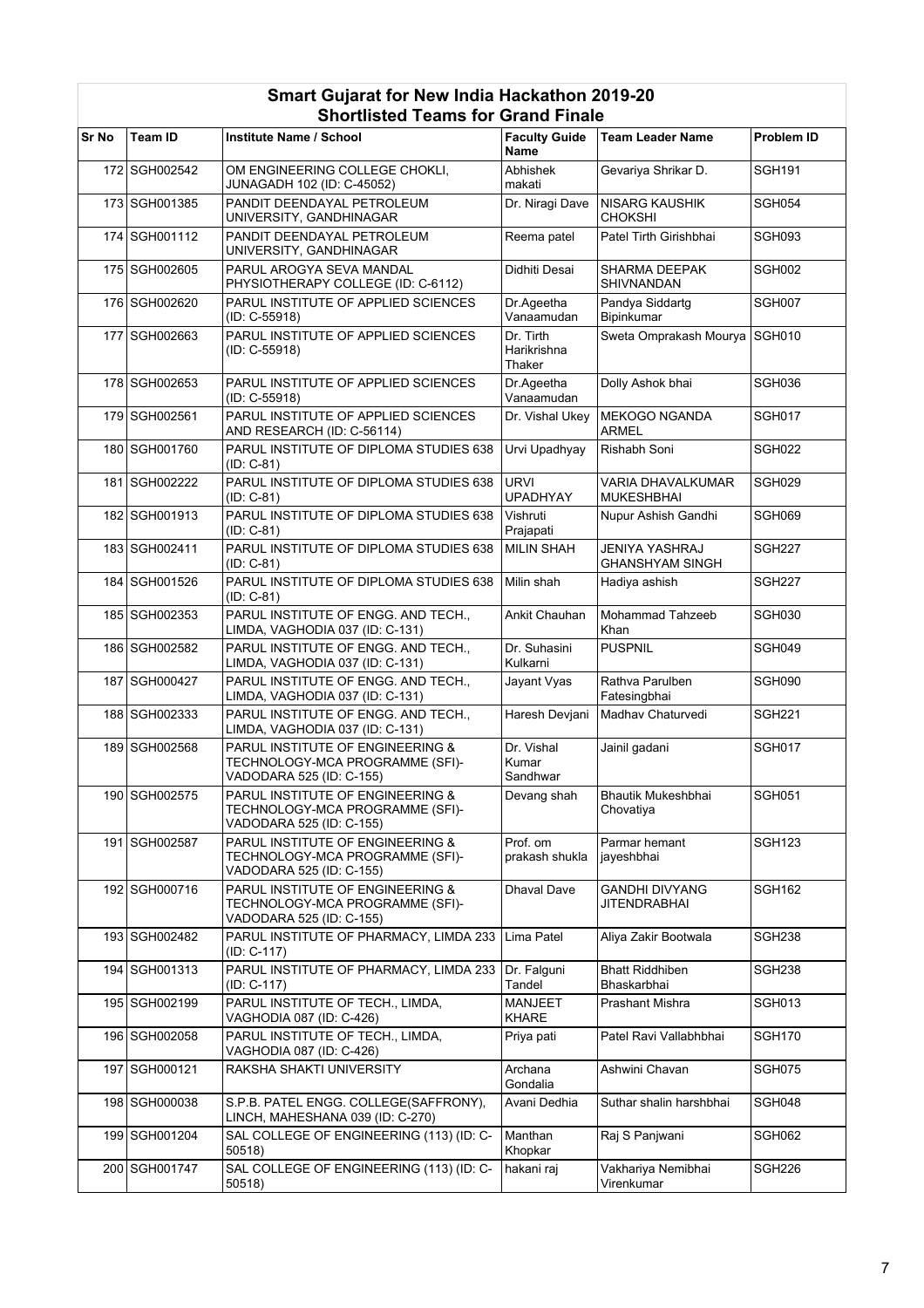|       |                 | onorustea Teams IVI Oranu Finale                                                            |                                          |                                         |                   |
|-------|-----------------|---------------------------------------------------------------------------------------------|------------------------------------------|-----------------------------------------|-------------------|
| Sr No | Team ID         | Institute Name / School                                                                     | <b>Faculty Guide</b><br>Name             | Team Leader Name                        | <b>Problem ID</b> |
|       | 201 SGH000419   | SAL INSTITUTE OF TECH. & ENGG.<br>RESEARCH, AHMEDABAD 067 (ID: C-75)                        | Prof. Kushal<br>Patel                    | SANKLE AKSHAY<br><b>PRABHAKAR</b>       | <b>SGH176</b>     |
|       | 202 SGH002664   | SARDAR VALLABHBHAI NATIONAL INSTITUTE<br>OF TECHNOLOGY, SURAT                               | Dr. Kamlesh N.<br>Pathak                 | Sanket Ashish Patadiya                  | SGH074            |
|       | 203 SGH001023   | SARVAJANIK COLLEGE OF ENGG. & TECH.,<br>SURAT 042 (ID: C-57)                                | Prof. Jayesh<br>Chaudhary                | Patel Dhruvish Mayurbhai                | <b>SGH050</b>     |
|       | 204 SGH001787   | SCHOOL OF ENGINEERING, RK UNIVERSITY,<br>RAJKOT (ID: C-130)                                 | <b>VIJAY DUBAY</b>                       | SHREEMALI NEERAV<br><b>KUMAR</b>        | <b>SGH134</b>     |
|       | 205 SGH001767   | SCHOOL OF ENGINEERING, RK UNIVERSITY,<br>RAJKOT (ID: C-130)                                 | Gaurav bhatt                             | JADEJA SEJPALSINH<br><b>CHHATRASINH</b> | <b>SGH158</b>     |
|       | 206 SGH002124   | SCHOOL OF TECHNOLOGY (ID: C-10232)<br>PDPU                                                  | Dr. Swapnil<br>Dharaskar                 | Sheth Yashvi Vijaybhai                  | <b>SGH019</b>     |
|       | 207 SGH001835   | SCHOOL OF TECHNOLOGY (ID: C-10232)<br><b>PDPU</b>                                           | Dr. Manas Bhoi                           | Shaikh Mahammadamir<br>Mahammadrafik    | SGH024            |
|       | 208 SGH001317   | SCHOOL OF TECHNOLOGY (ID: C-10232)<br><b>PDPU</b>                                           | Dr. Dhruvesh<br>Patel                    | Rohan Patel                             | SGH048            |
|       | 209 SGH001424   | SCHOOL OF TECHNOLOGY (ID: C-10232)<br><b>PDPU</b>                                           | Dr. Nishant<br>Doshi                     | DHRUVINSINH RATHOD                      | <b>SGH113</b>     |
|       | 210 SGH001459   | SCHOOL OF TECHNOLOGY (ID: C-10232)<br>PDPU                                                  | Dr. Paawan<br>Sharma                     | Patel Yash Ketan                        | <b>SGH117</b>     |
|       | 211 SGH001377   | SCHOOL OF TECHNOLOGY (ID: C-10232)<br><b>PDPU</b>                                           | JAYKUMAR<br><b>VORA</b>                  | <b>GOR MEET</b><br><b>VINODKUMAR</b>    | <b>SGH189</b>     |
|       | 212 SGH001869   | SHANTILAL SHAH ENGINEERING COLLEGE,<br>BHAVNAGAR 043 (ID: C-44)                             | Pro. Gautam V.<br>Dihora                 | <b>SOLANKI DIPEN</b><br>NARENDRAKUMAR   | SGH056            |
|       | 213 SGH001256   | SHANTILAL SHAH ENGINEERING COLLEGE,<br>BHAVNAGAR 043 (ID: C-44)                             | SONI<br>Nayankumar P                     | Gaiera Abhishek<br>Dineshbhai           | SGH058            |
|       | 214 SGH000980   | SHREE SWAMINARAYAN INSTITUTE OF<br>TECHNOLOGY (ID: C-50209)                                 | <b>PANDYA RISHI</b><br><b>RAJIVKUMAR</b> | Patel Jainil Hareshbhai                 | SGH024            |
|       | 215 SGH000793   | SHREE SWAMINARAYAN INSTITUTE OF<br>TECHNOLOGY (ID: C-50209)                                 | <b>MISTRY AVANI</b><br><b>MANHARBHAI</b> | Saini Nilav Nemichandji                 | <b>SGH035</b>     |
|       | 216 SGH000998   | SHRI K.J.POLYTECHNIC, BHARUCH 645 (ID: C-<br>318)                                           | PURANI<br>SNEHAL V.                      | PARMAR BHAVIN<br><b>PRADIPBHAI</b>      | <b>SGH030</b>     |
|       | 217 SGH000314   | SHRI K.J.POLYTECHNIC, BHARUCH 645 (ID: C-<br>318)                                           | Shri M. G.<br>Vansia                     | Shah Hetavi Sanjaybhai                  | <b>SGH109</b>     |
|       | 218 SGH001933   | SHRI SADVIDHYA MANDAL INSTITUTE OF<br>TECH., BHARUCH 045 (ID: C-197)                        | <b>PALAK</b><br><b>TRIVEDI</b>           | PATEL DHRUV<br><b>MUKESHBHAI</b>        | SGH009            |
|       | 219 SGH001922   | SHRI SADVIDHYA MANDAL INSTITUTE OF<br>TECH., BHARUCH 045 (ID: C-197)                        | DR. JIGAR<br>GUJJAR,                     | <b>PARMAR RUSHIL</b><br>VASANTLAL       | <b>SGH020</b>     |
|       | 220 SGH001784   | SHRI SADVIDHYA MANDAL INSTITUTE OF<br>TECH., BHARUCH 045 (ID: C-197)                        | Prof.SWATI<br>LALITBHAI<br>KARIYA        | Richa Kashyap                           | SGH094            |
|       | 221   SGH001394 | SHRI SWAMI ATMANAND SARASWATI<br>INSTITUTE OF TECH., SURAT 076 (ID: C-97)                   | Prof. Karm<br>Balar                      | Kanani Parth Jayeshbhai                 | <b>SGH031</b>     |
|       | 222 SGH001284   | SHRI SWAMI ATMANAND SARASWATI<br>INSTITUTE OF TECH., SURAT 076 (ID: C-97)                   | Rinkal<br>Vasharambhai<br>Sutaria        | Satani Harsh Naranbhai                  | SGH037            |
|       | 223 SGH001404   | SHRI SWAMI ATMANAND SARASWATI<br>INSTITUTE OF TECH., SURAT 076 (ID: C-97)                   | Mahesh K.<br>Mangukiya                   | Patil Rahul Kailas                      | <b>SGH134</b>     |
|       | 224 SGH002169   | SHRI SWAMI ATMANAND SARASWATI<br>INSTITUTE OF TECH., SURAT 076 (ID: C-97)                   | Kaushik v.<br>Dhola                      | Bhalani Milan Damjibhai                 | <b>SGH160</b>     |
|       | 225 SGH001574   | SHROFF S R ROTARY INSTITUTE OF<br>CHEMICAL TECHNOLOGY VATARIA,<br>BHARUCH 099 (ID: C-45045) | Mr. Harshal<br><b>Ashok Patil</b>        | Kumari Rittal Rathod                    | <b>SGH010</b>     |
|       | 226 SGH001170   | SILVER OAK COLLEGE OF ENGG., & TECH.,<br>AHMEDABAD 077 (ID: C-406)                          | Prof. Mayuresh<br>Kulkarni               | Kartik Derasari                         | SGH095            |
|       | 227 SGH000262   | TEAM LEASE SKILLS UNIVERSITY                                                                | Mr. Udayan<br>Trivedi                    | Shah Pratikkumar<br>Kalpeshbbhai        | <b>SGH230</b>     |
|       | 228 SGH002027   | V.V.P. ENGINEERING COLLEGE, RAJKOT 047<br>(ID: C-292)                                       | Naren Tada                               | Rupareliya Meet<br>Kaushikbhai          | <b>SGH108</b>     |
|       | 229 SGH000275   | VISHWAKARMA GOVERNMENT<br>ENGINEERING COLLEGE, CHANDKHEDA,<br>GANDHINAGAR                   | Dr. Parin D.<br>Shah                     | Dhaval Vijaybhai Patel                  | SGH008            |